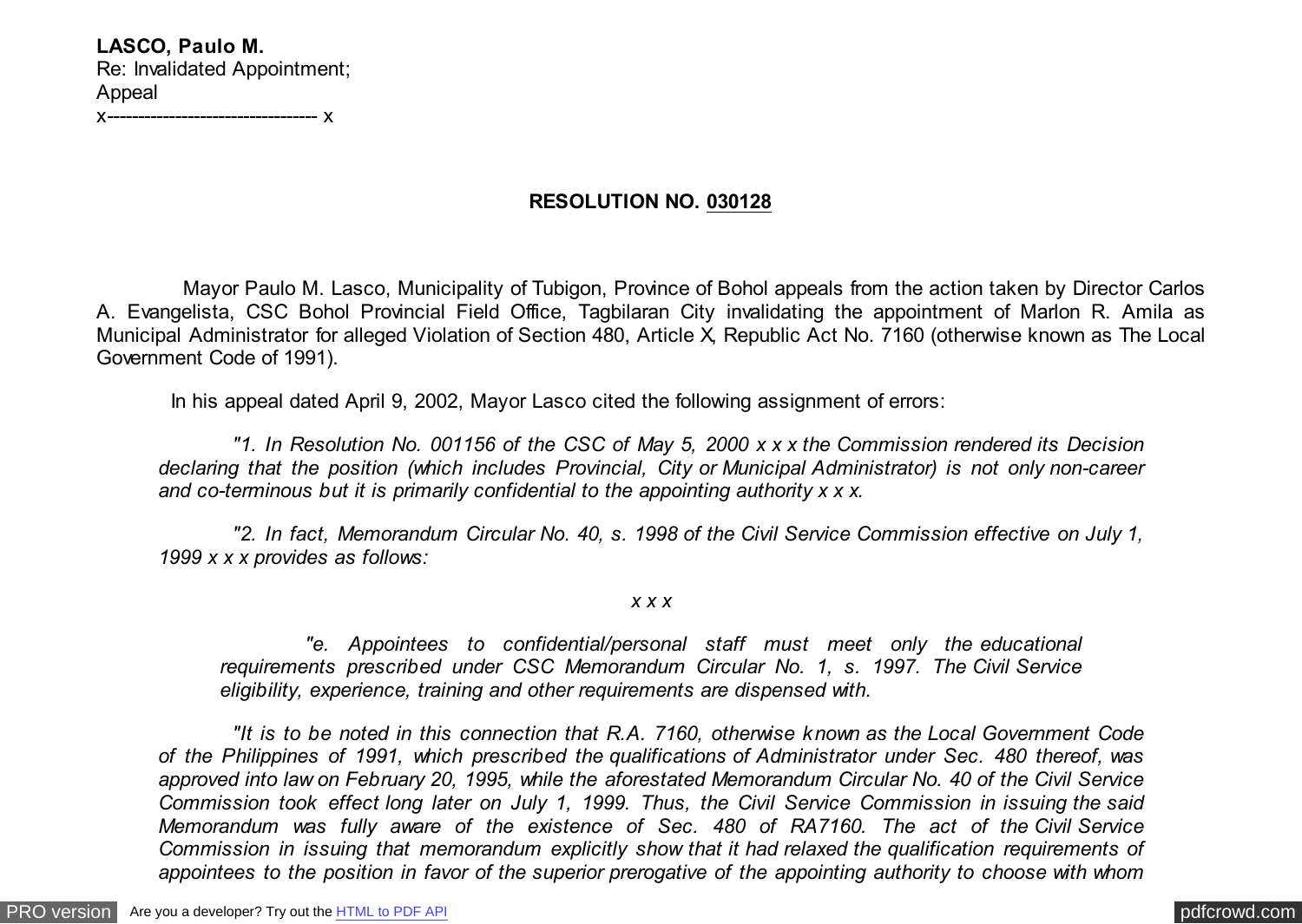*to repose his trust and confidence in view of the strict confidentiality of the position, as held in the case of Marinduque Governor Carmencita O. Reyes.*

 *"3. Lastly, I would like to inform that Office that the position of Municipal Administrator is a vital and necessary functionary as it is charged with the task of implementing the policies and programs of the local government unit concerned. It is political in nature x x x. In the case of Mr. Marlon Amila, the undersigned finds him to be deserving of the position after considering his uprightness, moral values, his educational qualification being a law graduate and the close intimacy of the appointing authority by reason of party affiliation so that it is difficult to find for another one to substitute him."*

 When requested to comment, Director IV Tomas L. Ramos, Civil Service Commission Regional Office No. VII (CSCRO VII), Cebu City, in his Memorandum dated September 2, 2002, stated, as follows:

 *"Upon review of the submitted Report on Personnel Action (ROPA) of the Municipality of Tubigon, Bohol, the appointment of Mr. Marlon R. Amila as Municipal Administrator was invalidated by the CSC Bohol Field Office for being in violation of Sec. 480 of the 1991 Local Government Code, specifically states that:*

 *"a) appointee failed to meet the required 3 year experience in management and administrative work;*

 *"b) appointment is not a first grade eligible;*

 *"c) appointment is made without the concurrence of the Sanggunian.*

*x x x*

 *"Mr. Amila has no relevant experience and eligibility as shown in his Personal Data Sheet on file. This finding has not been controverted by the appellant Mayor.*

 *"Instead, the appellant Mayor Paulo M. Lasco, in his appeal to the CSC proper, cited the pronouncement of the Commission in CSC Res. 001156 (Re: Reyes, Carmencita) wherein the position of administrator has been declared coterminous and primarily confidential.*

*x x x*

 *"Hence, the determinative issue to consider is whether or not the provisions of 1991 Local Government Code would apply or whether it should be in the cited provisions of CSC MC 40, s. 1998.*

 *"It is our submission that the Local Government Code should apply and that the qualification requirements under Section 480 therein must be complied with for purposes of appointment to the Municipal*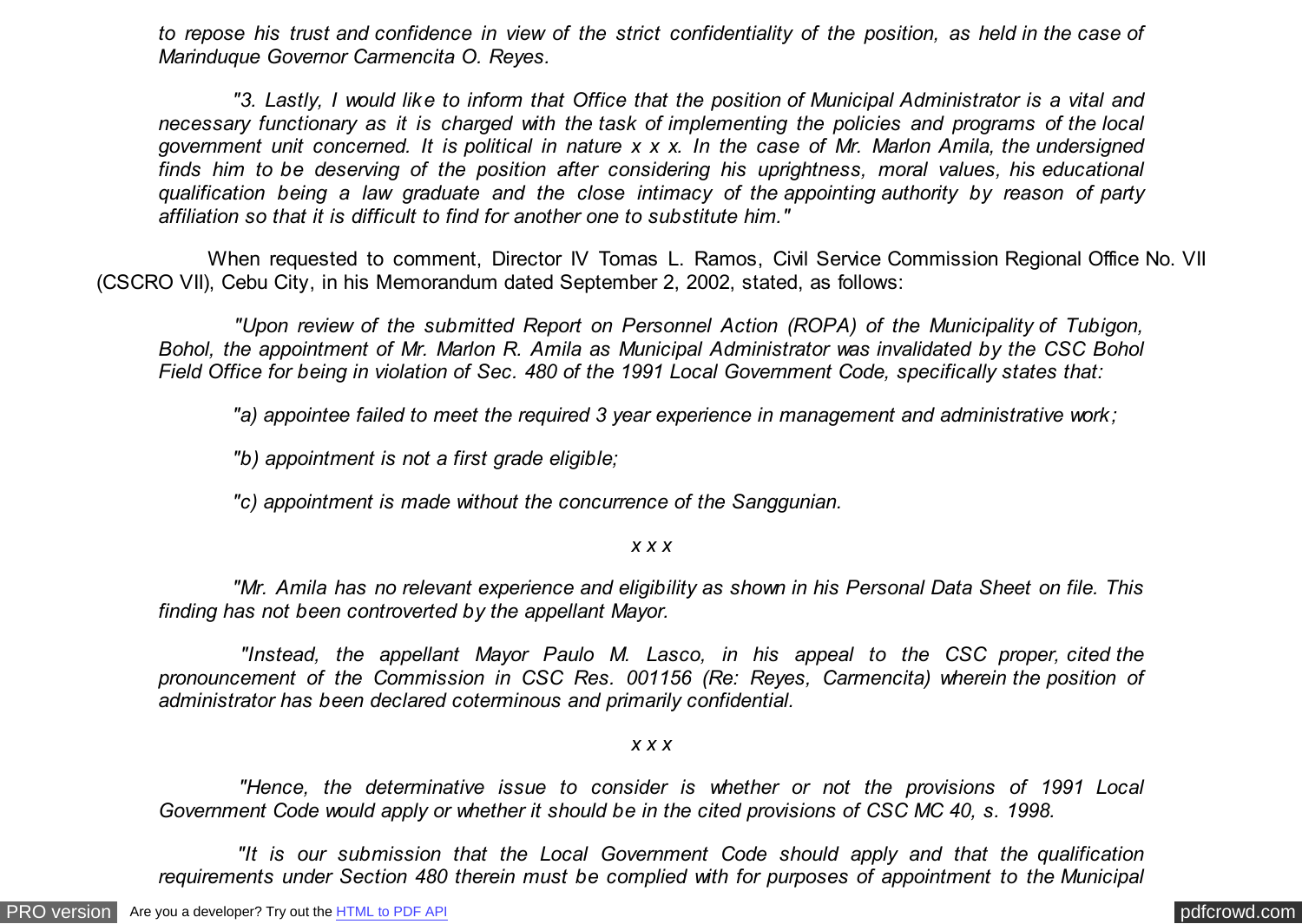### *Administrator position.*

 Records show that the Municipality of Tubigon, Bohol submitted to the CSC Bohol Provincial Field Office its ROPA for the month of February 2002. In said ROPA, it was stated that Marlon R. Amila was issued an original appointment under co-terminous status as Municipal Administrator of the said municipality. Upon review of the said appointment, the CSC Tagbilaran City Provincial Field Office, thru Director II Carlos A. Evangelista, invalidated the same for violation of Section 480, Article X of RA 7160.

Hence, this appeal.

 The issue to be resolved in this case is whether the invalidation by Director II Carlos A. Evangelista, CSC Tagbilaran City Provincial Field Office of the appointment of Marlon R. Amila as Municipal Administrator on the ground that it violates Section 480, Article X of RA 7160 is proper.

 After a thorough review of the records submitted in support of the appeal of Mayor Lasco, the Commission finds the same devoid of merit.

# **Section 480, Article X of the Local Government Code of 1991**, provides, as follows:

 *"Sec. 480. Qualifications, Terms, Powers and Duties. – (a) No person shall be appointed administrator unless he is a citizen of the Philippines, a resident of the local government unit concerned, of good moral character, a holder of a college degree preferably in public administration, law, or any other related course from a recognized college or university, and a first grade civil service eligible or its equivalent. He must have acquired experience in management and administration work for at least five (5) years in the case of the provincial or city administrator, and three (3) years in the case of the municipal administrator.*

 *"The term of administrator is coterminous with that of his appointing authority.*

 *"The appointment of an administrator shall be mandatory for the provincial and city governments, and optional for the municipal government."*

 It appears from the Personal Data Sheet (PDS) of Amila that he meets only the educational requirement for the position of Municipal Administrator. Said PDS shows that he finished Bachelor of Arts major in Philosophy (AB Philosophy) from 1989 to 1995 at the Immaculate Heart of Mary and Bachelor of Laws (LLB) from 1995-1999 at the Divine Word College of Tubigon. Item No 19 thereof reveals that Amila has no Career Service Eligibility while Item Nos. 20 (Record of In-Service Trainings) and 21 (Service Record) of his PDS show that he has no training and experience.

 It is noted from the afore-quoted Section 480 of said Local Government Code states that the eligibility and three (3) years experience (in management and administration work) are mandatory requirements for appointment as Municipal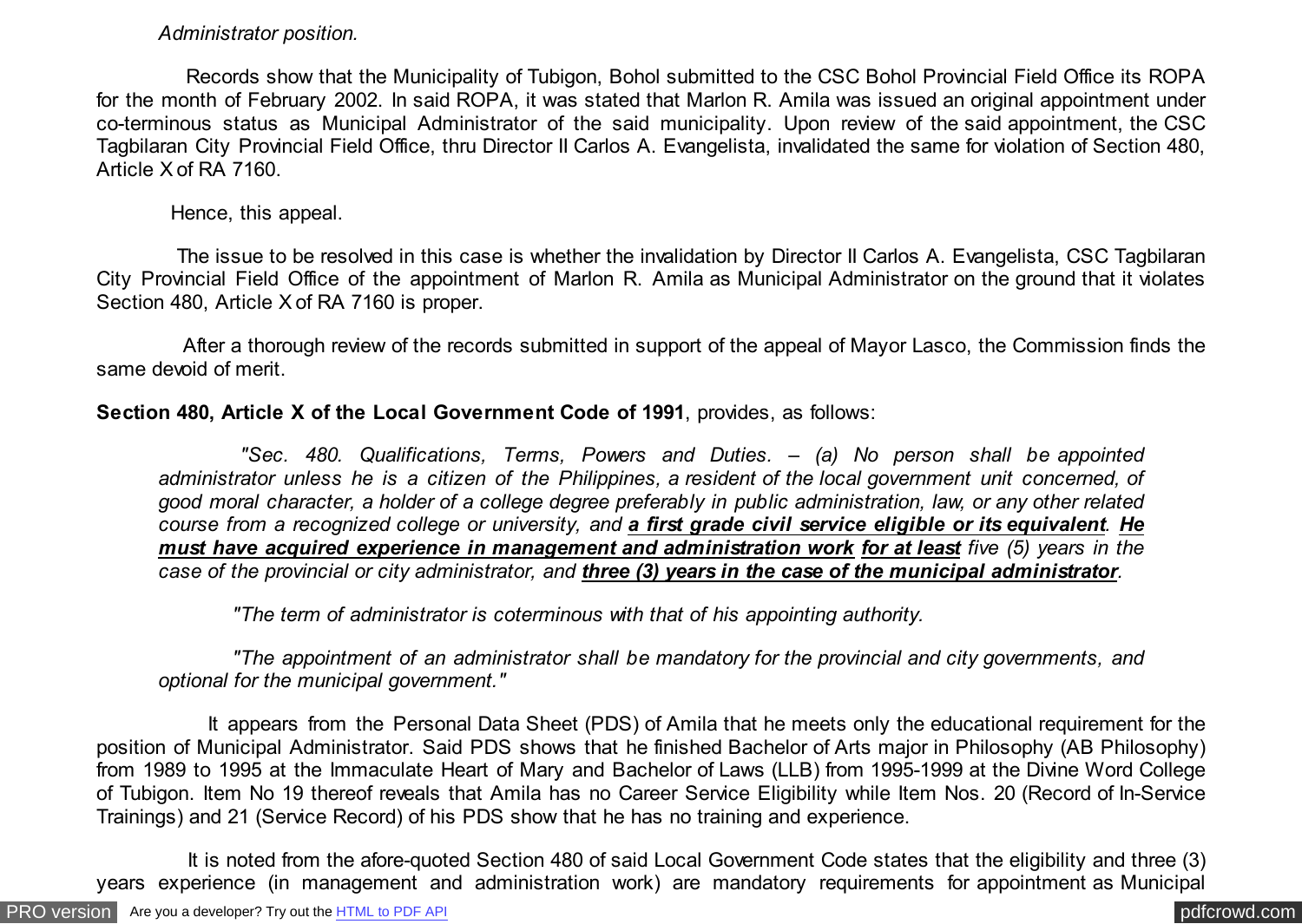Administrator.

 Mayor Lasco argued that when this Commission issued CSC Memorandum Circular No. 40, s. 1998, it intended to relax the requirements set by Section 480, Art. X of the Local Government Code of 1991.

 This is bereft of merit. Section 1 (e), Rule X of said circular provides, that: *"Appointees to confidential/personal staff must meet only the educational requirements prescribed under CSC Memorandum Circular No. 1, s. 1997. The Civil Service eligibility, experience, training and other requirements are dispensed with."*

 In the case of **Carmencita O. Reyes, CSC Resolution No. 001156 dated May 12, 2000,** the Commission held that:

 *"Earlier, the Commission, in several cases (Resolution No. 92-1954 dated November 27, 1992 re Rosalia Umali; Resolution No. 93-432 dated February 11, 1993 re: Ortega, Manuel C; Resolution No. 96-2081 dated March 21, 1996, re: Romulo Quimbo), ruled that while the term of office of an Administrator (Provincial, City or Municipal) is co-terminous with that of the appointing authority, it does not follow that the same is primarily confidential. The position still belongs to the career service because of the eligibility requirement under the Local Government Code.*

 *"To settle once and for all the issue of the nature of the position of Administrator, it is imperative that the duties and functions of the position be reviewed as the Supreme Court declared in the case of Civil Service Commission v. Rafael Salas 274 SCRA 414, that 'it is the nature of the position which finally determines whether a position is primarily confidential, policy-determining or highly technical.*

 *"In addition, in De los Santos v. Mallari (87 Phil 289, 1950), the Supreme Court had the occasion to define when a position is considered primarily confidential, as follows:*

 *"Every appointment implies confidence, but much more than ordinary confidence is reposed in the occupant of a position that is primarily confidential. The latter phrase denotes not only confidence in the aptitude of the appointee for the duties of the office but primarily close intimacy which ensures freedom of intercourse without embarassment or freedom from misgivings of betrayals of personal trust or confidential matters of state. x x x'*

### *x x x*

 *"A close scrutiny of the nature of the functions attached to the position of Administrator vis-*�*-vis the pronouncement of the Supreme Court in De los Santos (supra) clearly reflect the highly confidential nature of the position. Indeed, the position of Administrator requires a 'close intimacy' with the office of the governor, its appointing authority, in order to be able to effectively develop, implement and administer the different*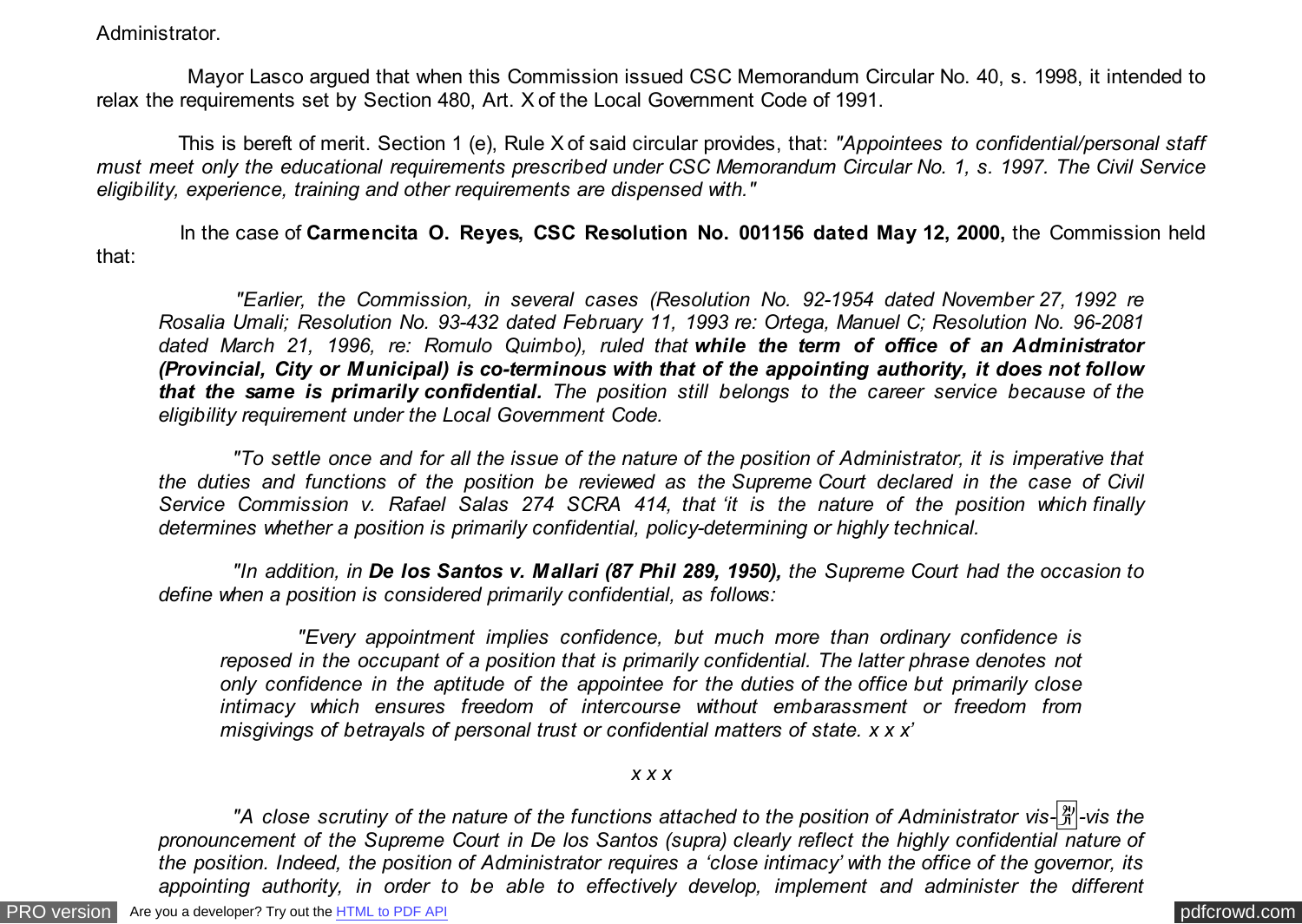*programs of the local government unit concerned. As the Administrator shall recommend to the sanggunian and advise the governor and mayor, as the case may be, on all other matters relative to the management and administration of the local government unit, the occupant thereof must enjoy the full trust and confidence of the appointing authority. And the appointing authority should be given enough flexibility and discretion to choose the person for appointment.*

#### *x x x*

 *"x x x Considering that the Commission is given the authority under paragraph (9), Section 12, book V of the Administrative Code of 1987 to declare certain positions as primarily confidential in nature, we declare its position of Administrator (Provincial, City of Municipal) as primarily confidential in nature, and the term of office of appointees to said positions, consistent with the LGC, to be coterminous with the officials they serve.*

#### *x x x*

## *"WHEREFORE, the Appeal of Governor Carmencita O. Reyes is hereby granted. Accordingly, the position of Provincial Administrator is declared to be coterminous and highly confidential in nature."*

 From the above, it is clear that the position of Administrator is co-terminous with the term of the appointing authority and highly confidential in character. However, it is a unique position because while it is highly confidential in character, it is required that the appointee must meet the qualifications enumerated under Sec. 480 of the Local Government Code. Hence, the position of Administrator does not fall within the confidential/personal staff contemplated under Section 1(e) of CSC Memorandum Circular No. 40, s. 1998 which dispenses with the eligibility and experience requirements.

 It must be noted that the Local Government Code of 1991, being a special law, cannot be amended or superseded by a mere administrative issuance like CSC Memorandum Circular No. 40, s. 1998. The qualification requirements specifically enumerated under Section 480 of the Local Government Code of 1991 prevails over the provisions of Section 1 (e) of CSC Memorandum Circular No. 40, s. 1998 which merely requires that the appointee should meet the education requirement.

 Considering that Amila does not possess the specific and mandatory eligibility and experience requirements provided for under Section 480 of the Local Government Code of 1991, he is not qualified to the position of Municipal Administrator. Thus, the invalidation of his appointment is warranted.

 **WHEREFORE,** the appeal of Mayor Paulo M. Lasco of Tubigon, Bohol is hereby **DISMISSED** for lack of merit. Accordingly, the invalidation of the appointment of Marlon R. Amila as Municipal Administrator of Tubigon, Bohol, by the CSC Bohol Provincial Field Office is affirmed.

Quezon City, JAN 28 2003

[PRO version](http://pdfcrowd.com/customize/) Are you a developer? Try out th[e HTML to PDF API](http://pdfcrowd.com/html-to-pdf-api/?ref=pdf) process and the example of the HTML to PDF API [pdfcrowd.com](http://pdfcrowd.com)